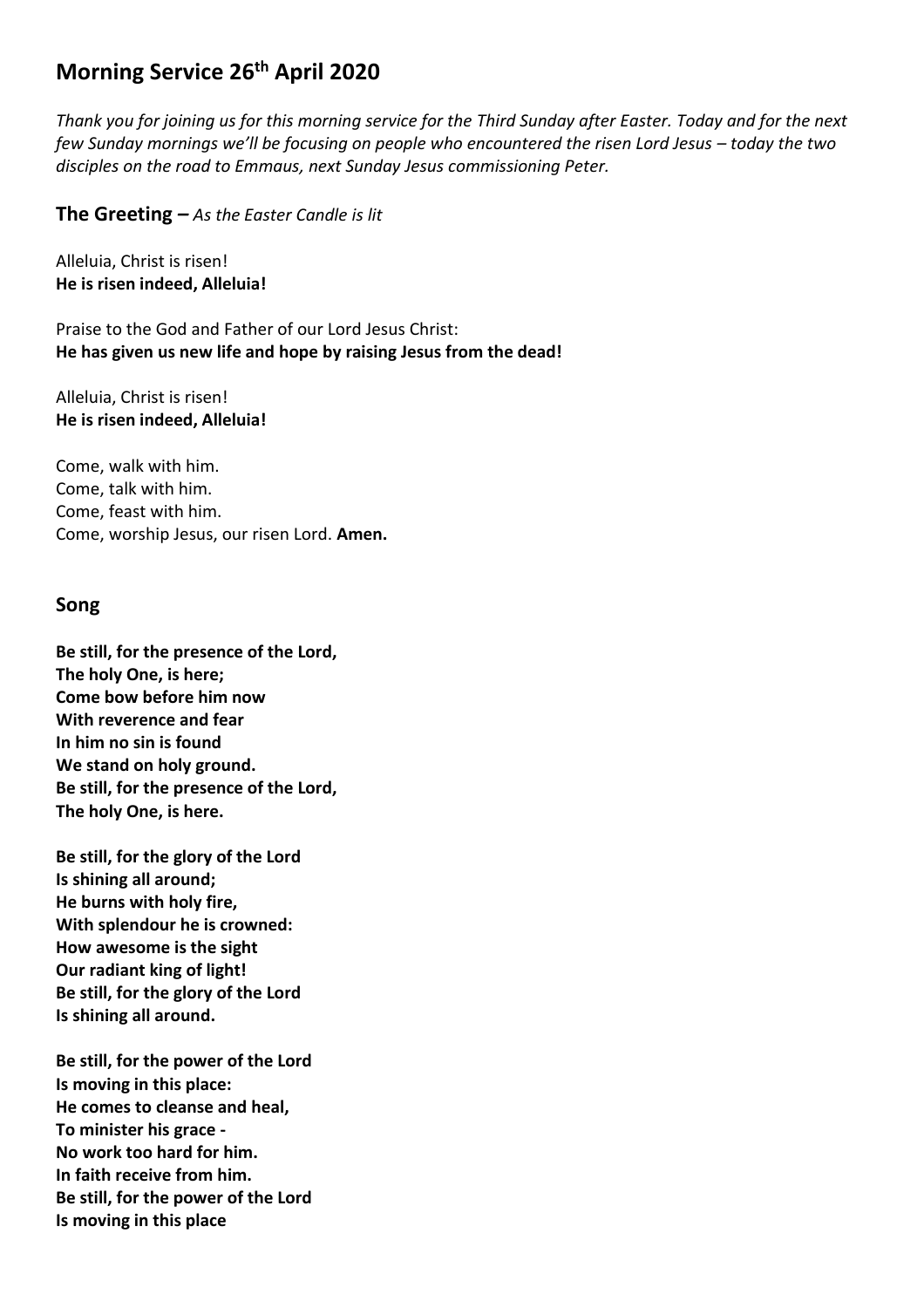### **Opening Prayer**

**Risen Saviour, risen Lord, we come to you today. We come to share in your story. We come to feast with you. We approach your throne with the knowledge that you died for us and rose again. Hallelujah, risen Lord Jesus. Hallelujah. Amen.**

### **Prayer of penitence**

Risen Lord, **we are sorry** that we fail to recognise you in our midst, that we are too preoccupied with ourselves.

**We are sorry** that we let you down, that we feast and don't invite others to share with us.

#### **We are sorry**

that we welcome friends but not always the stranger, or anyone who makes us feel uncomfortable.

**Forgive us, Lord. Help us to be generous people, our church, our homes – and our hearts – always places of welcome. Amen.**

May God who loved the world so much that He sent His Son to be our Saviour forgive us our sins and make us holy to serve Him in this world, through Jesus Christ our Lord. **Amen.**

### **Prayer for Today**

Living God, your Son made himself known to his disciples in the breaking of bread: open the eyes of our faith, that we may see him in all his redeeming work; who is alive and reigns, now and for ever. **Amen.**

#### **Bible Reading** *Luke 24:13-35 (NIV)*

**<sup>13</sup>**Now that same day two of the people who had been there when Jesus died were going home to a village called Emmaus, about seven milesfrom Jerusalem. **<sup>14</sup>** They were talking with each other about everything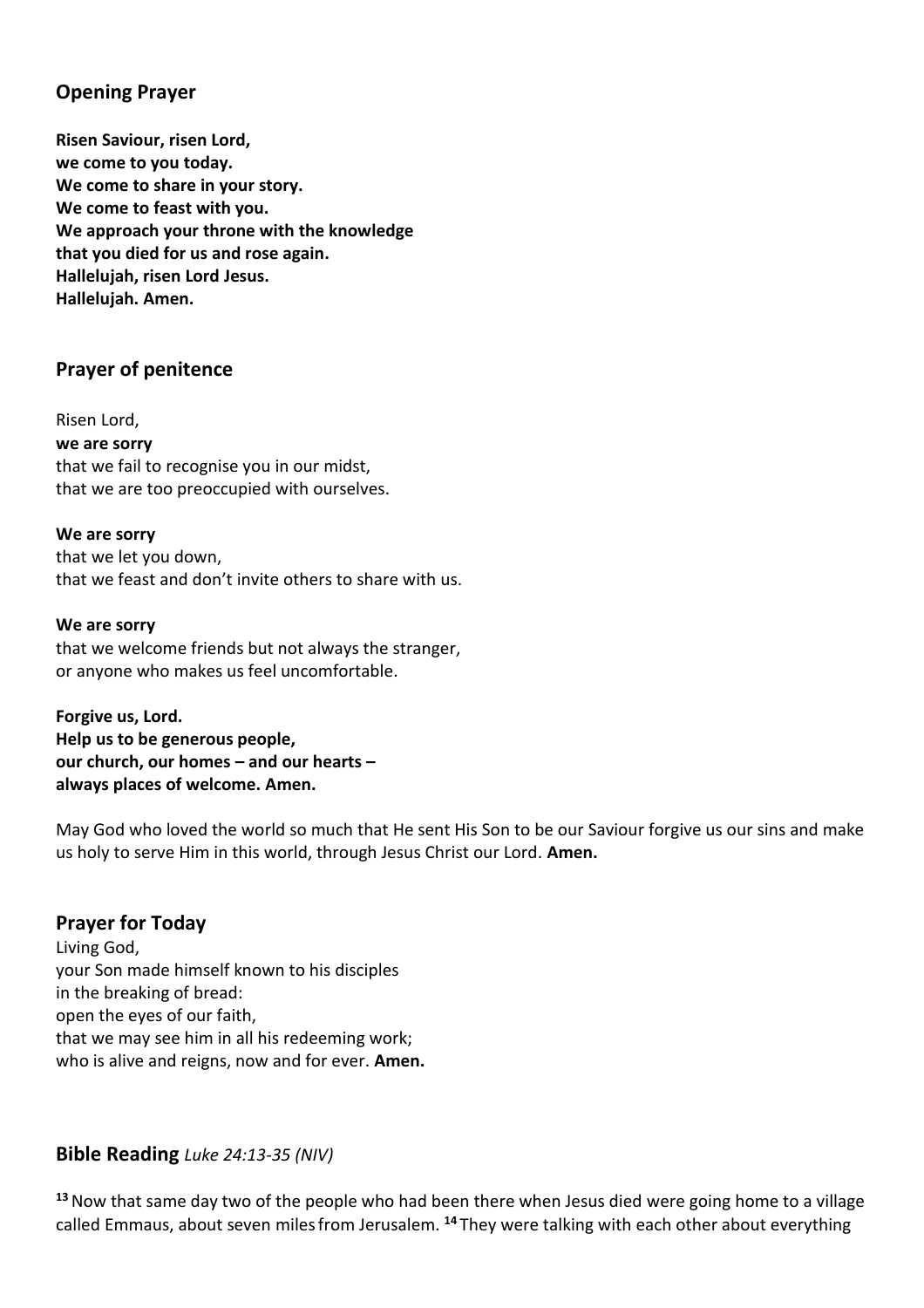that had happened. **<sup>15</sup>** As they talked and discussed these things with each other, Jesus himself came up and walked along with them; **<sup>16</sup>** but they were kept from recognising him.

**<sup>17</sup>**He asked them, 'What are you discussing together as you walk along?'

They stood still, their faces downcast. **<sup>18</sup>**One of them, named Cleopas, asked him, 'Are you the only one visiting Jerusalem who does not know the things that have happened there in these days?' **<sup>19</sup>** 'What things?' he asked.

'About Jesus of Nazareth,' they replied. 'He was a prophet, powerful in word and deed before God and all the people. **<sup>20</sup>** The chief priests and our rulers handed him over to be sentenced to death, and they crucified him; **<sup>21</sup>** but we had hoped that he was the one who was going to redeem Israel. And what is more, it is the third day since all this took place. **<sup>22</sup>** In addition, some of our women amazed us. They went to the tomb early this morning **<sup>23</sup>** but didn't find his body. They came and told us that they had seen a vision of angels, who said he was alive. **<sup>24</sup>** Then some of our companions went to the tomb and found it just as the women had said, but they did not see Jesus.'

**<sup>25</sup>**He said to them, 'How foolish you are, and how slow to believe all that the prophets have spoken! **<sup>26</sup>**Did not the Messiah have to suffer these things and then enter his glory?' **<sup>27</sup>** And beginning with Moses and all the Prophets, he explained to them what was said in all the Scriptures concerning himself.

**<sup>28</sup>** As they approached the village to which they were going, Jesus continued on as if he were going further. **<sup>29</sup>** But they urged him strongly, 'Stay with us, for it is nearly evening; the day is almost over.' So he went in to stay with them.

**<sup>30</sup>** When he was at the table with them, he took bread, gave thanks, broke it and began to give it to them. **<sup>31</sup>** Then their eyes were opened and they recognised him, and he disappeared from their sight. **<sup>32</sup>** They asked each other, 'Were not our hearts burning within us while he talked with us on the road and opened the Scriptures to us?'

**<sup>33</sup>** They got up and returned at once to Jerusalem. There they found the Eleven and those with them, assembled together **<sup>34</sup>** and saying, 'It is true! The Lord has risen and has appeared to Simon.' **<sup>35</sup>** Then the two told what had happened on the way, and how Jesus was recognised by them when he broke the bread.

## **Talk**

How are you getting on with your daily exercise? One of the great privileges of living where we do is the beauty of the countryside around us – particularly at the moment the wonderful bluebells. Even though our walks are framed within the confines of lockdown and the constraints that Covid19 has brought, we can still wonder and reflect on the beauty of the world around us. For some of us that might be on our own, for others with other members of our family. In our Bible reading we find a couple on a walk – a sad, strange walk – from Jerusalem to the village of Emmaus, around 7 miles. It takes place on a Sunday, but not just any Sunday – it's Easter Day but this couple are confused and bewildered. As they walk along, they discuss everything they have seen and heard. They are puzzling about what they can't make sense of. Their friend Jesus' death on a cross; the confused reports about reports of some having seen Jesus alive again. Bemused and bewildered, they start the walk towards Emmaus. A long seven miles, a slow walk.

Luke tells us the name of one of them – Cleopas, and a fair assumption is that he's the husband of one of the Mary's who was there at the crucifixion. But then someone who appears to be a stranger joins them. Luke tells us who this is  $-$  it's Jesus who draws alongside them  $-$  no social distancing then  $-$  but emotional distance means they don't realise who this is, just as Mary Magdalen didn't realise it was Jesus she met by the garden tomb that same morning. The presence of this stranger to them, Jesus as we know, causes them to stop. And in a marvellous God-inspired encounter, Jesus lets them pour out all they are feeling and experiencing. It is a prayer, but as yet they don't realise it is. The sort of prayer we might need to pray at the moment. Simply to tell Jesus our fears, our bewilderment, our concerns and confusion. And just like our prayers, may be even more so in this quieter world, Jesus answers. He answers in his word and presence; he reminds them of Gospel truth in the midst of their despair. He does not deny or denigrate how they are feeling, but embraces them with himself – the eternal word coming from the father. Here we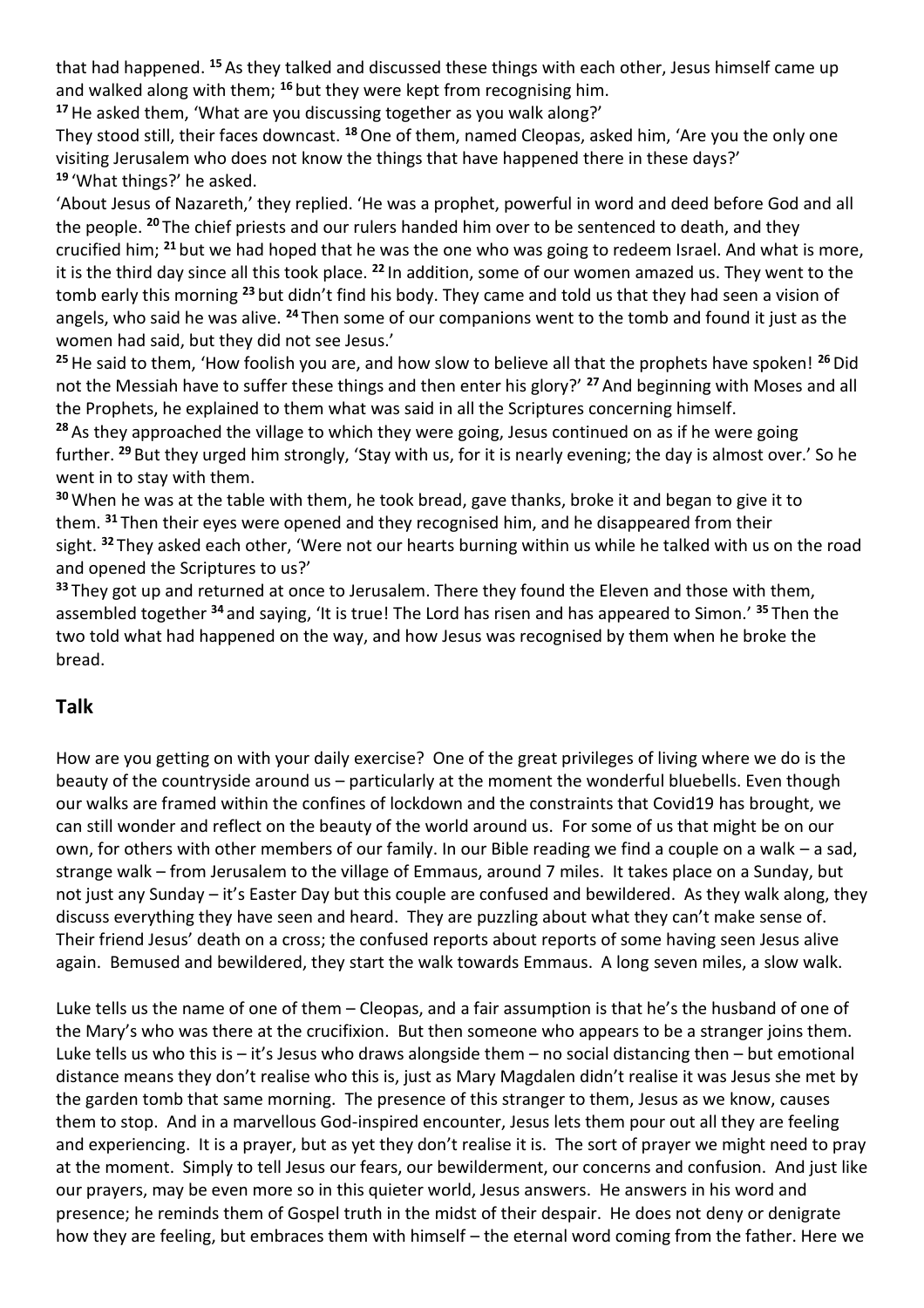see faith in action. We can come to God however we are, wherever we are, and the crucified risen Jesus encounters us there. He doesn't need a church building or service to meet us. Just like he gave his peace as he entered the locked doors where the disciples were as we thought about last week, so here his presence causes these two to reflect as we read his word – an important discipline still today. You might want to join in with our Wednesday evening bible study on zoom – email me for details and join us.

And then Jesus moves on - until they invite him in. In their words 'stay with us, because it's nearly evening.' They ask this person who has affected them and already changed them to stay – abide, remain. It's all too easy to call on Jesus in a crisis, and by his graciousness he meets there. Maybe you haven been challenged over these last few weeks to rediscover faith, if so, make the prayer of Cleopas and Mary your prayer too. Stay with me, Jesus – remain with me, abide with me. Invite Jesus into your life.

As well as Jesus meeting with these two on the road, opening up the words of scripture, Jesus stays with them. They offer him hospitality, and as the invited guest, Jesus takes, blesses, breaks and gives them bread. Suddenly they realise that this is the same Jesus who had broken bread a few nights before, and had transformed this simple act into a way of remembering his eternal life-giving death.

We are fasting from communion at the moment as a church, but each and every time we break bread – every time we eat, in other words, we can still remember the Lord's death until he comes. We don't need a service of Holy Communion to do that! He is still present; as you walk, reflect on the bible and Jesus life lived for you; as you pray, pour out your hearts to him and feel his loving response, let your hearts be warmed by him; as you break bread, remember him and give thanks that he died for you.

Finally, be ready to share that good news – for this couple it meant a 15k run back to the other disciples in Jerusalem – that might not be good for you to do – but pray for the opportunities, many as there are at the moment, to tell others that Jesus is alive and is ready to listen to their needs for eternal hope in the midst of despair.

Now I invite you, if you have a piece of bread (or any sort of food!) to pause for a moment and as we reflect on Jesus being made present to his friends as he broke bread, take and eat the piece of bread you have, savouring it, eat it slowly and enjoy it. Imagine the meal at the end of the journey to Emmaus:-

**Risen Lord Jesus, as we feast with you, help us to recognise you in all people, places and situations. Abide with us, Lord Jesus, warm our hearts with your word and your presence. Amen.**

**The Creed** *based on 1 Cor 15:3-7*

Let us declare our faith in the resurrection of our Lord Jesus Christ

**Christ died for our sins in accordance with the Scriptures; he was buried; he was raised to life on the third day in accordance with the Scriptures; afterwards he appeared to his followers, and to all the apostles: this we have received, and this we believe. Amen.**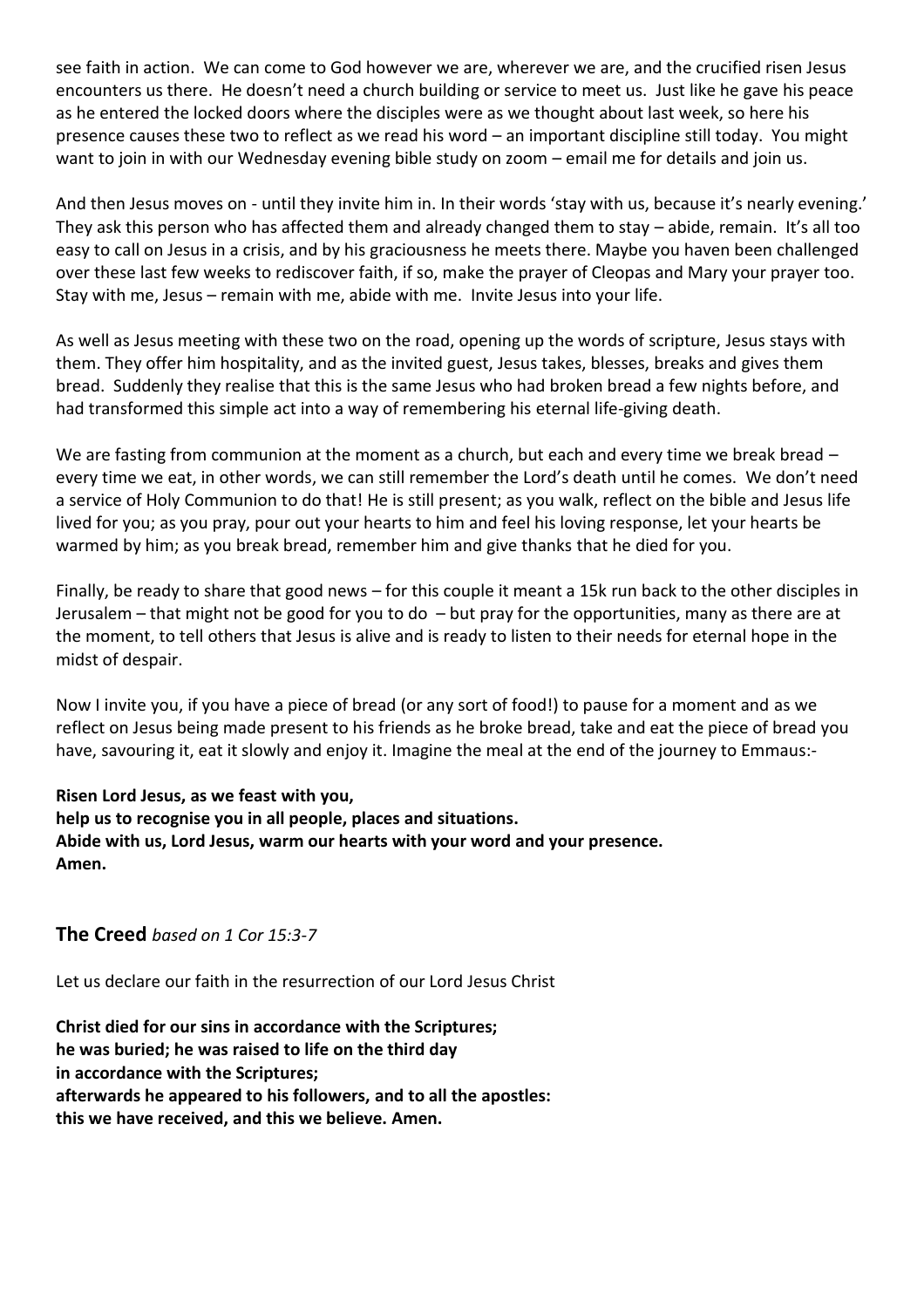### **Song**

**Abide with me; fast falls the eventide; The darkness deepens; Lord with me abide. When other helpers fail and comforts flee, Help of the helpless, O abide with me.**

**Swift to its close ebbs out life's little day; Earth's joys grow dim; its glories pass away; Change and decay in all around I see; O Thou who changest not, abide with me.**

**I need Thy presence every passing hour. What but Thy grace can foil the tempter's power? Who, like Thyself, my guide and stay can be? Through cloud and sunshine, Lord, abide with me.**

**I fear no foe, with Thee at hand to bless; Ills have no weight, and tears no bitterness. Where is death's sting? Where, grave, thy victory? I triumph still, if Thou abide with me.**

**Hold Thou Thy cross before my closing eyes; Shine through the gloom and point me to the skies. Heaven's morning breaks, and earth's vain shadows flee; In life, in death, O Lord, abide with me.**

### **The prayers**

Let us pray to God, who alone makes us dwell in safety: For all who are affected by coronavirus, through illness or isolation or anxiety, that they may find relief and recovery: Lord, hear us, **Lord, graciously hear us.**

For those who are guiding our nation at this time, and shaping national policies, that they may make wise decisions: Lord, hear us, **Lord, graciously hear us.**

For doctors, nurses and medical researchers, that through their skill and insights many will be restored to health: Lord, hear us, **Lord, graciously hear us.**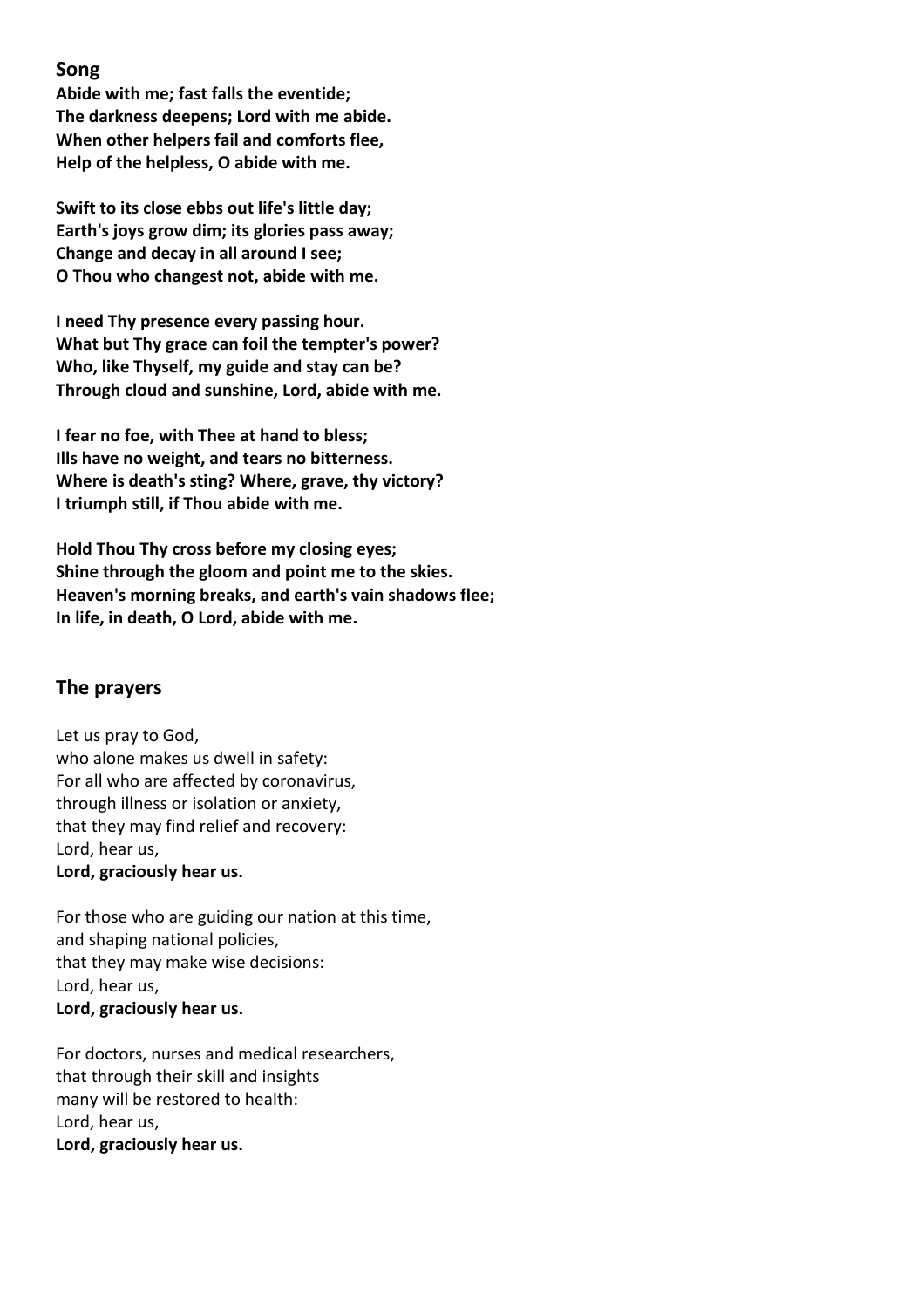For the vulnerable and the fearful, for the gravely ill and the dying, that they may know your comfort and peace: Lord, hear us, **Lord, graciously hear us.**

We commend ourselves, and all for whom we pray, to the mercy and protection of God. Merciful Father, **accept these prayers for the sake of your Son, our Saviour Jesus Christ. Amen**

*After a moment of silence for our own prayers, we join together as Jesus taught us to pray:*

**Our Father, who art in heaven, hallowed be thy name. Thy Kingdom come, thy will be done, on earth as it is in heaven Give us this day our daily bread. And forgive us our trespasses, as we forgive those who trespass against us. And lead us not into temptation, but deliver us from evil. For thine is the kingdom, the power and the glory. for ever and ever. Amen**

### **Closing prayer**

Father, we thank you that you come out and meet us where we are. **We worship and adore you.**

We thank you that you walk the road with us, that you treat us as an equal even when we fail to recognise you. **We worship and adore you.**

You always love us, always care for us, always want to eat and drink with us – such is your love. **We worship and adore you.**

Thank you, Lord, that you are not a stranger, but our friend. **We worship and adore you.**

Alleluia, Christ is risen! **He is risen indeed, Alleluia!**

Praise to the God and Father of our Lord Jesus Christ: **He has given us new life and hope by raising Jesus from the dead!**

Alleluia, Christ is risen! **He is risen indeed, Alleluia!**